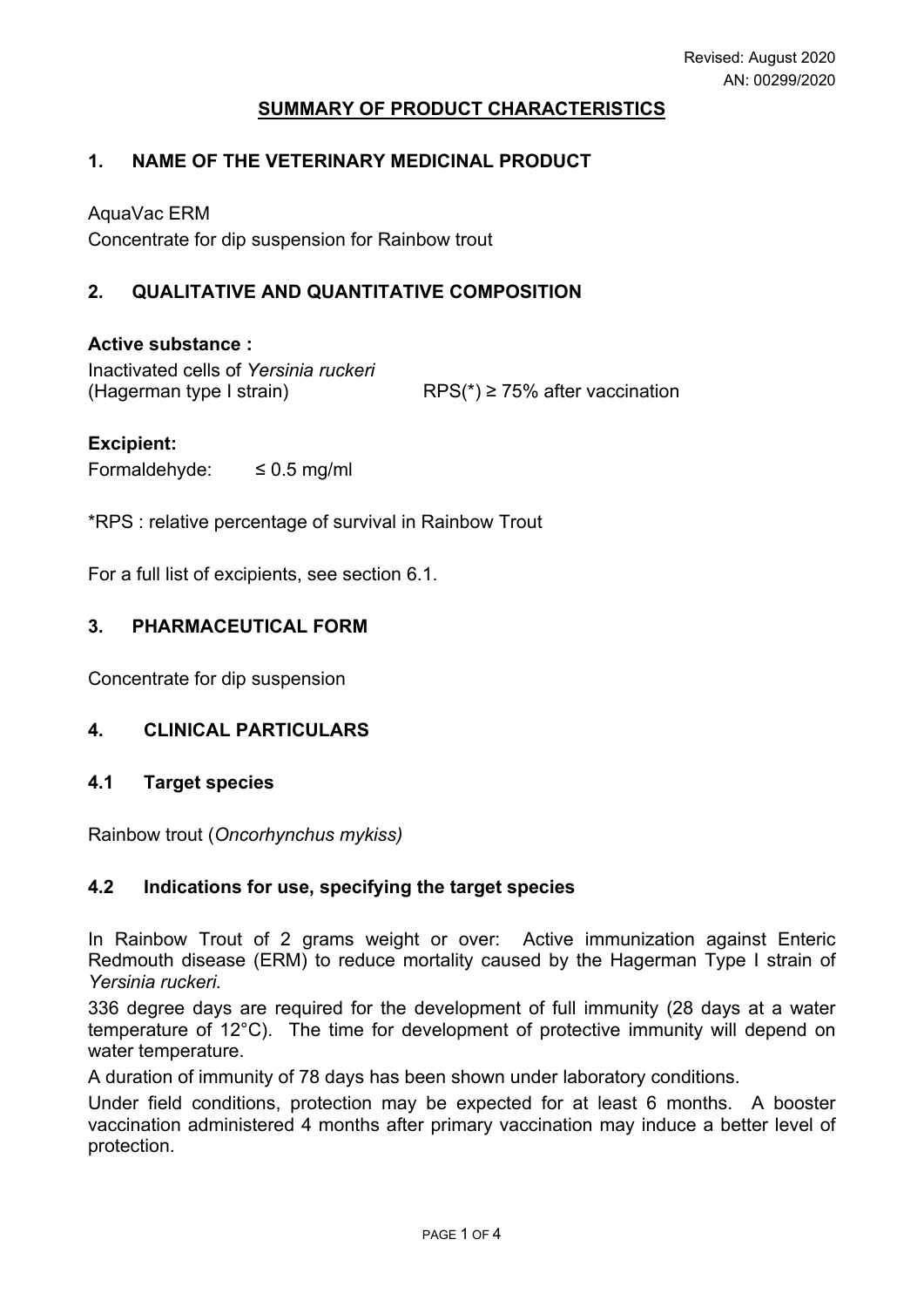## **4.3 Contraindications**

None.

## **4.4 Special warnings**

Only vaccinate healthy fish.

## **4.5 Special precautions for use**

## **Special precautions for use in animals**

During vaccination, the temperature of the diluted vaccine should not differ from the water temperature in the holding area by more than  $\pm$  5°C.

Fish should be subject to the minimum of manipulations such as sorting and transportation during the periods shortly before and after vaccination

### **Special precautions to be taken by the person administering the veterinary medicinal product to animals**

Personal protective equipment consisting of rubber gloves should be worn during all vaccination operations.

## **4.6 Adverse reactions (frequency and seriousness)**

None.

## **4.7 Use during pregnancy, lactation or lay**

Do not administer to fish intended as broodstock or to broodstock.

## **4.8 Interaction with other medicinal products and other forms of interaction**

No information is available on the safety and efficacy of this vaccine when used with any other veterinary medicinal product. A decision to use this vaccine before or after any other veterinary medicinal product therefore needs to be made on a case by case basis.

## **4.9 Amounts to be administered and administration route**

The product is administered to Rainbow Trout of not less than 2 grams in weight by immersion for 30 seconds in vaccine diluted 1 in 10 with hatchery water. 1 litre of vaccine, diluted to 10 litre in total, is sufficient to vaccinate 100kg of fish.

Fish may be vaccinated in batches. The size of each batch should be appropriate to the volume of diluted vaccine available and to the size of the fish. The diluted vaccine should be oxygenated, if necessary, between vaccinations of individual batches.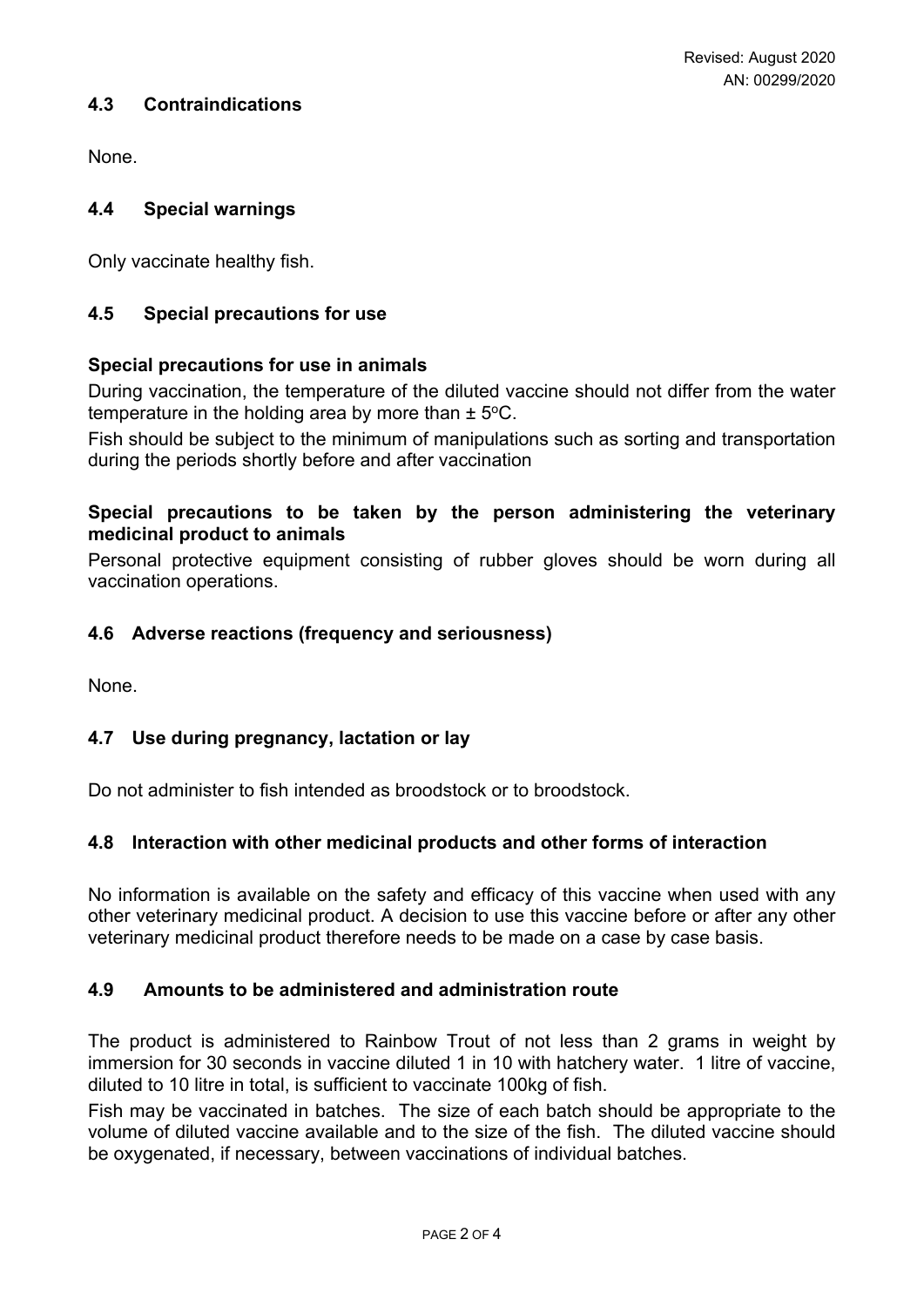### **4.10 Overdose (symptoms, emergency procedures, antidotes), if necessary**

No adverse effects have been noted following a double dose of vaccine.

#### **4.11 Withdrawal period**

Zero days.

### **5. IMMUNOLOGICAL PROPERTIES**

To stimulate active immunity in Rainbow Trout against Enteric Redmouth disease caused by *Yersinia ruckeri.* ATC Vet Code: QI10BB03

#### **6. PHARMACEUTICAL PARTICULARS**

#### **6.1 List of excipients**

Formaldehyde, Sodium chloride solution

#### **6.2 Incompatibilities**

Do not mix with any other veterinary medicinal product.

#### **6.3 Shelf life**

Shelf-life of the veterinary medicinal product as packaged for sale: 2 years. Shelf-life after dilution according to directions: 5 hours.

## **6.4 Special precautions for storage**

Store in a refrigerator  $(+2^{\circ}C - +8^{\circ}C)$ . Protect from light. Do not freeze.

## **6.5 Nature and composition of immediate packaging**

High density polyethylene bottles, closed with a rubber stopper and sealed with an aluminium cap containing 1 litre of vaccine.